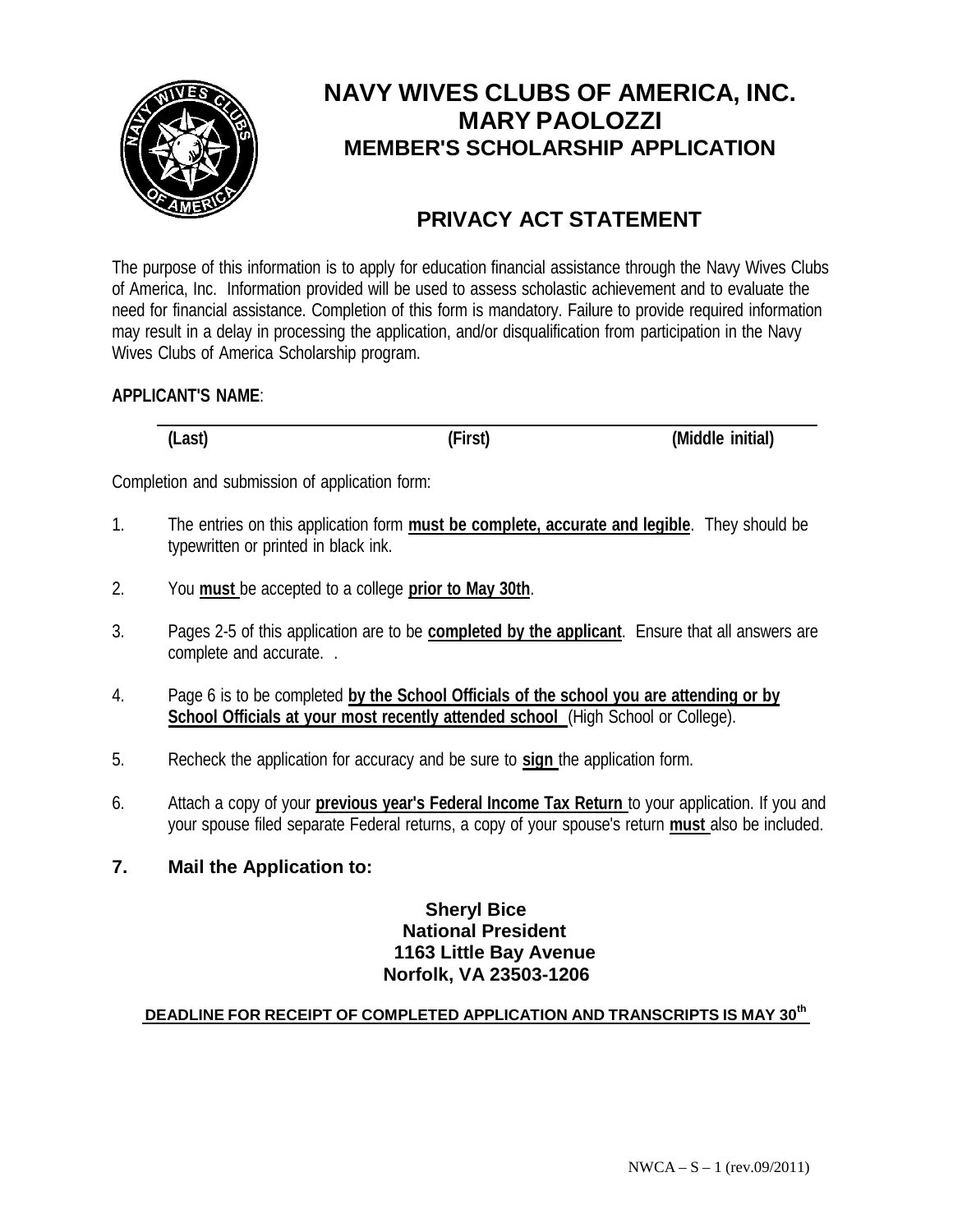

### **SECTION I PERSONAL INFORMATION**

**Applicant's Name (last, first, middle initial) Applicant's Address, City, State, Zip Applicant's age on May 30th Applicant's Phone Number Applicant's Email Address Name of Spouse (last, first, middle initial) NWCA Club Name and Number You Belong To**

## **SECTION I I APPLICANT'S EDUCATION INFORMATION**

#### **Applicant's Academic Level: (check one)**

- High School Graduate or currently a high school student expecting to attend college full-time next year.
- Currently enrolled in undergraduate college and expect to continue in full-time undergraduate program next year.

College graduate or college senior expecting to be a full-time graduate student next year.

High school graduate or GED Certificate expecting to attend vocational or business school next year.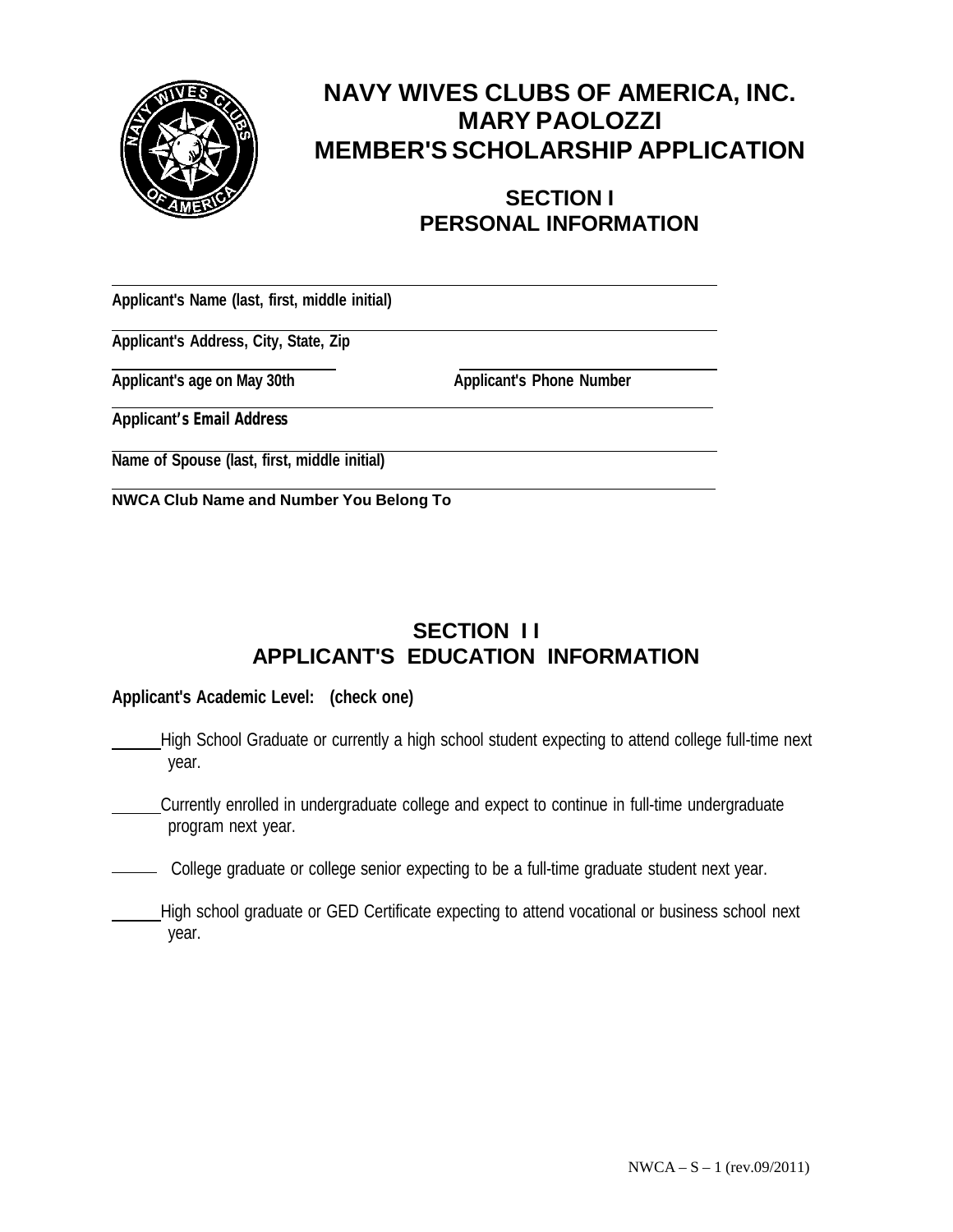### **SECTION I I I APPLICANT'S EDUCATION INFORMATION**

| NAME & LOCATION OF HIGH SCHOOL | DATE OF ATTENDANCE | GRADUATED        |
|--------------------------------|--------------------|------------------|
|                                |                    |                  |
|                                |                    |                  |
|                                |                    |                  |
|                                |                    |                  |
| ATTENDING OR GRADUATE OF:      | FROM: (MONTH/YEAR) | TO: (MONTH/YEAR) |
|                                |                    |                  |
|                                |                    |                  |
|                                |                    |                  |

| NAME & ADDRESS OF COLLEGE YOU ARE NOW<br>ATTENDING OR WHERE ACCEPTED: | <b>NOW</b><br>ATTEND | ACCEPTED FOR<br><b>NEXT SEMESTER</b> | <b>ANNUAL EXPENSES:</b><br><b>TUITION &amp; FEES</b> | <b>OTHER</b> |
|-----------------------------------------------------------------------|----------------------|--------------------------------------|------------------------------------------------------|--------------|
|                                                                       |                      |                                      |                                                      |              |
|                                                                       |                      |                                      |                                                      |              |
|                                                                       |                      |                                      |                                                      |              |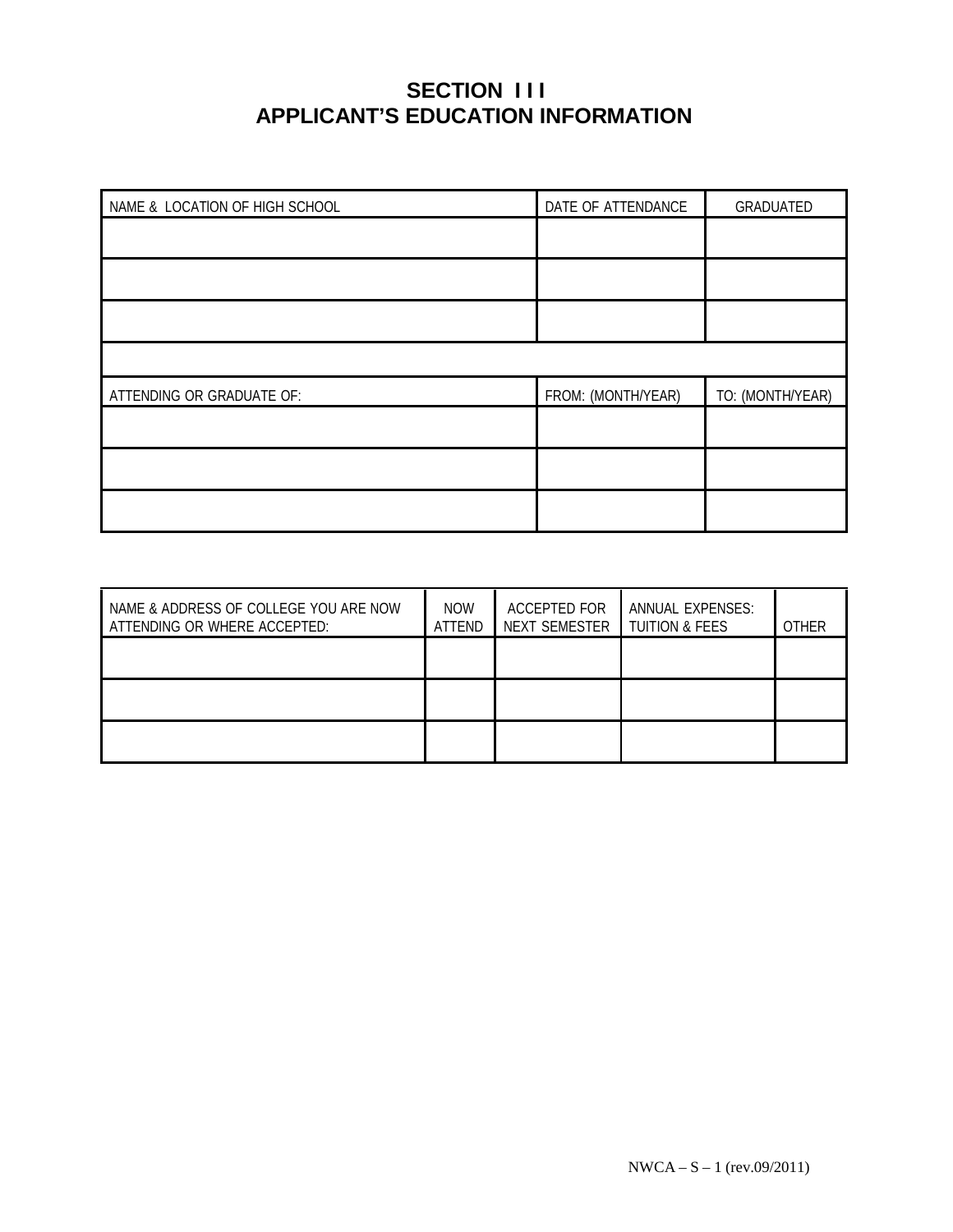### **FINANCIAL INFORMATION**

| Amount available for applicant's schooling:                                                                                                                                                                                                                                                                                                               | \$    |                                    |               |
|-----------------------------------------------------------------------------------------------------------------------------------------------------------------------------------------------------------------------------------------------------------------------------------------------------------------------------------------------------------|-------|------------------------------------|---------------|
| Educational Funds received/awarded for next year:<br>Veterans Benefits (12 mos)<br>Social Security (12 mos)                                                                                                                                                                                                                                               |       |                                    |               |
| Applicant's Savings & Income:<br>Loans:                                                                                                                                                                                                                                                                                                                   |       | Source:                            |               |
| Grants:                                                                                                                                                                                                                                                                                                                                                   |       | Source: $\_\_$                     |               |
| Scholarships:                                                                                                                                                                                                                                                                                                                                             |       | Source:                            |               |
| Other:                                                                                                                                                                                                                                                                                                                                                    |       | Source:                            |               |
| Total FUNDS Available for Education:<br>Gross Income Last Year (All Sources):<br>Anticipated Gross Income this Year:                                                                                                                                                                                                                                      |       |                                    |               |
| Monthly Expenses: (Rent, Car Payments, Credit Cards, Utilities.)                                                                                                                                                                                                                                                                                          |       |                                    |               |
| Amount:<br>Type:                                                                                                                                                                                                                                                                                                                                          | Type: |                                    | Amount:       |
| (1.)<br>$\frac{1}{2}$                                                                                                                                                                                                                                                                                                                                     |       | $4.) \n\underline{\hspace{1.5cm}}$ | $\frac{1}{2}$ |
| $\begin{picture}(20,20) \put(0,0){\line(1,0){10}} \put(15,0){\line(1,0){10}} \put(15,0){\line(1,0){10}} \put(15,0){\line(1,0){10}} \put(15,0){\line(1,0){10}} \put(15,0){\line(1,0){10}} \put(15,0){\line(1,0){10}} \put(15,0){\line(1,0){10}} \put(15,0){\line(1,0){10}} \put(15,0){\line(1,0){10}} \put(15,0){\line(1,0){10}} \put(15,0){\line(1$<br>5. |       |                                    |               |
| 7.)                                                                                                                                                                                                                                                                                                                                                       | 8.)   |                                    |               |
| Write a brief summary as to why you feel you should be awarded this scholarship and any special<br>circumstances (financial or other) which you desire to bring to the attention of the committee. (Use back of                                                                                                                                           |       |                                    |               |

*page or additional sheets if necessary.)*

Certification Statement: I DECLARE THAT, TO THE BEST OF MY KNOWLEDGE, THE INFORMATION IN THIS APPLICATION IS **COMPLETE, TRUE AND ACCURATE**. IF REQUESTED, I AGREE TO PROVIDE APPROPRIATE DOCUMENTARY EVIDENCE IN SUPPORT OF THIS STATEMENT.

**Signature of Applicant Date**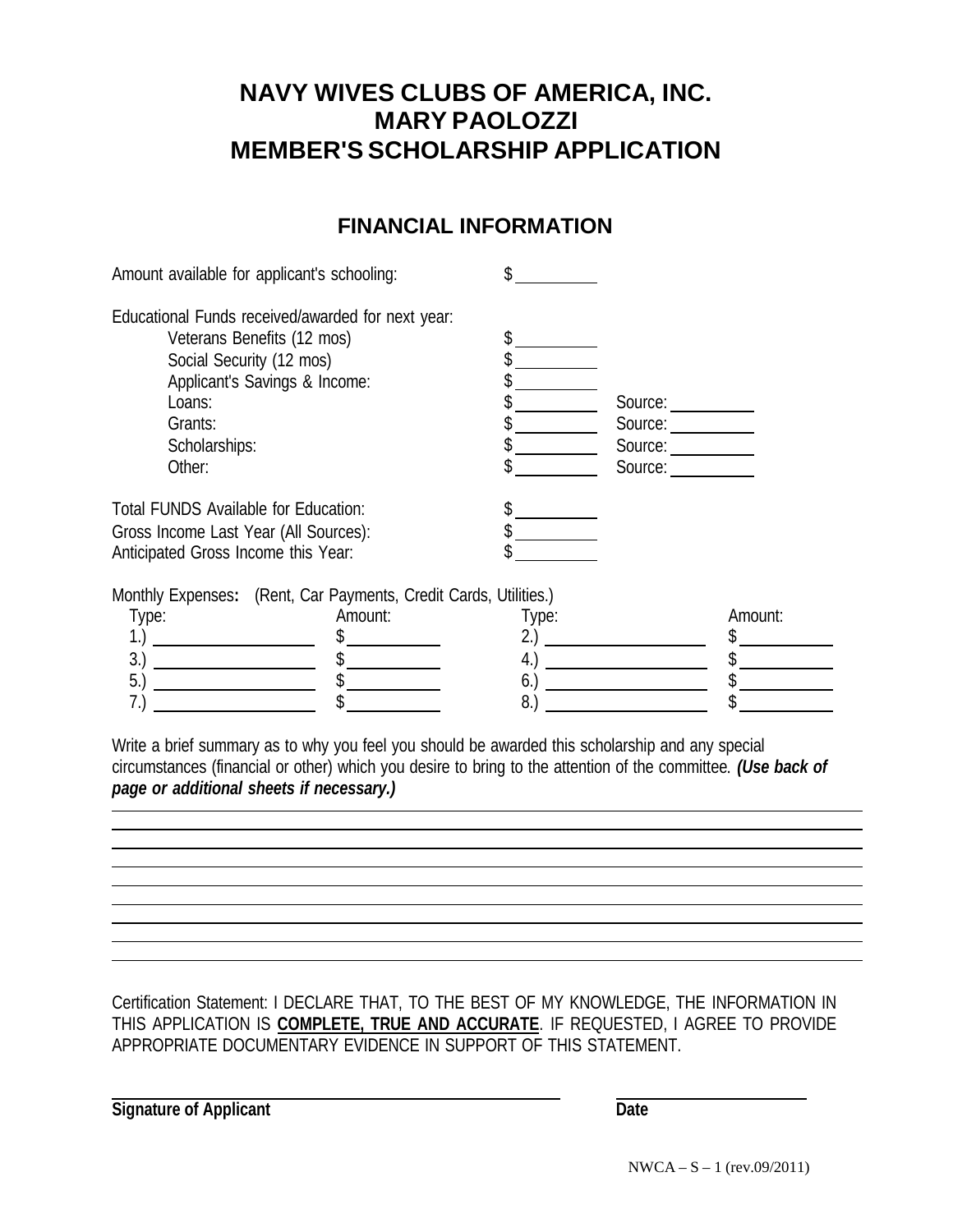### **HIGH SCHOOL OR COLLEGE TRANSCRIPT REQUEST**

### PRIVACY ACT STATEMENT

The purpose of this request is to obtain information about the academic performance of the applicant, and it will be used by the scholarship sponsoring organization to evaluate applicant's academic achievement. Applicant must authorize release of transcript data; failure to do so may result in delay, improper processing, or disqualification of the applicant from participation in the Navy Wives Clubs of America, Inc., NMCCG Enlisted Dependent Spouse Scholarship program. The below named high school/college has my permission to release my official transcript to the National Vice President of Navy Wives Clubs of America, Inc.

The below named high school/college has my permission to release my official transcript to the National Vice President of Navy Wives Clubs of America, Inc.

**Signature of Applicant**

**High school or college officials are requested to complete this form. Attach a copy of the student's OFFICIAL TRANSCRIPT including grades achieved and return to the address below no later than May 30th. Incomplete information on this form, or receipt after May 30th will result in the student's disqualification from scholarship consideration.**

**MAIL TO:**

**Sheryl Bice National President 1163 Little Bay Avenue Norfolk, VA 23503-1206**